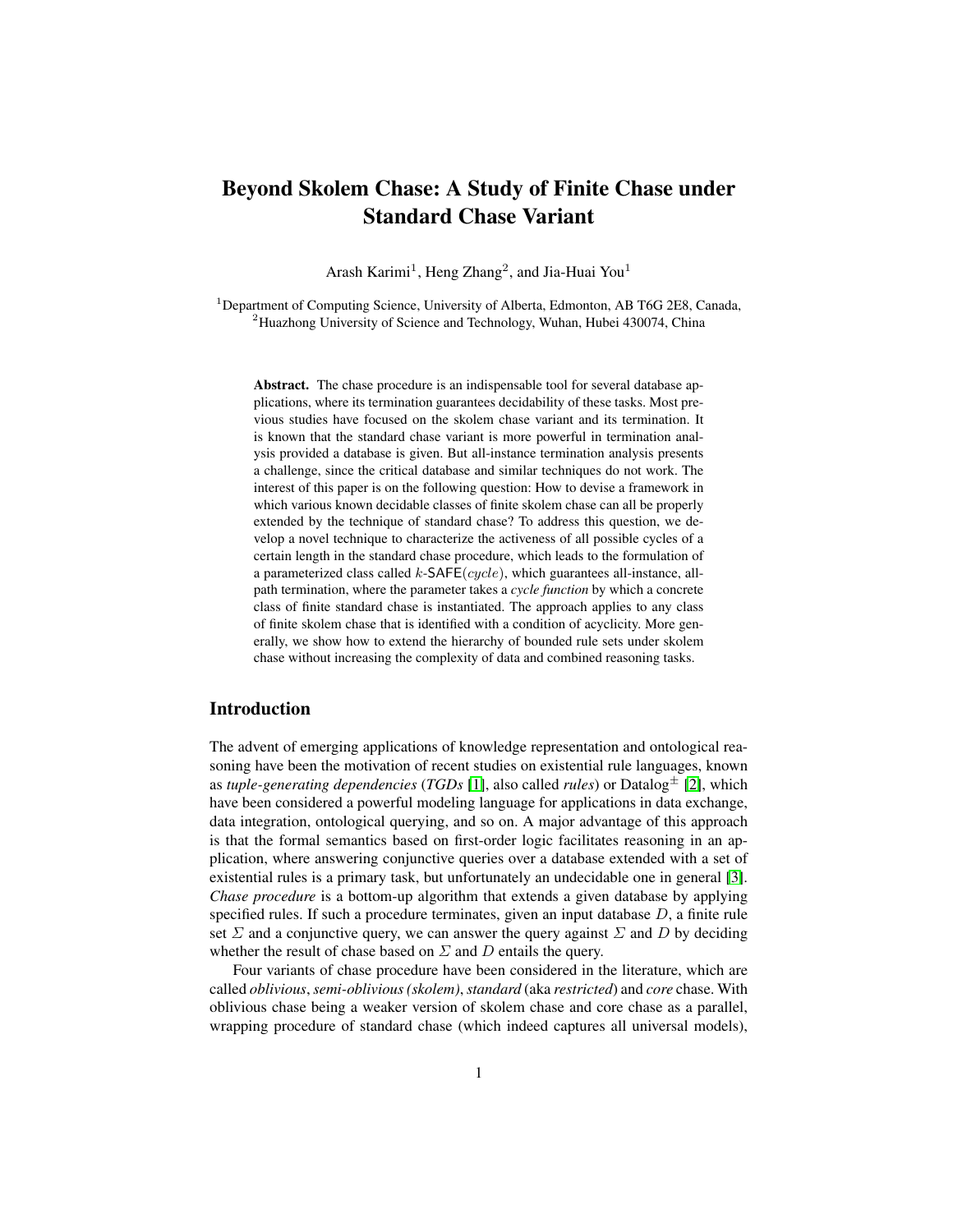the main interests have been on skolem [\[4\]](#page-11-3) and standard chase [\[5\]](#page-11-4). In particular, given a rule set and a database, we know that whenever skolem chase terminates so does the standard chase, but the reverse does not hold in general. Thus, standard chase is more powerful in termination analysis.

In spite of existence of many notions of acyclicity in the literature, (cf. [\[6\]](#page-11-5) for a comprehensive survey), there are natural examples from the real world ontologies that do not belong to any known class, but with terminating standard chase. However, finding any characterization to assure standard chase termination is a very challenging task, and in the last decade, to the best of our knowledge only one condition has been found [\[7\]](#page-11-6), originally in the context of description logics. As shown in [\[8\]](#page-11-7), the problem of checking all-instance termination of standard chase is not a recursively enumerable problem (i.e. in general, the set of all-instance terminating standard chase TGDs is not enumerable). The tools developed in this paper are the first of its kind to provide an effective enumeration algorithm to characterize all-instance terminating standard chase TGDs.

In this work, we provide a highly general theoretical framework to identify strict superclasses of all existing classes of finite chase that we are aware of.

The main contributions of this paper are as follows:

- 1. We introduce a novel characterization of derivations under standard chase. We show that, although there is no unique database for termination analysis under standard chase, there exist a collection of "critical databases" by which the non-termination behavior of a derivation sequence can be captured. This is shown in Theorem [1.](#page-7-0)
- 2. We define a hierarchy of decidable classes of finite standard chase, called  $k$ -SAFE(cycle), which, when given a definition of cycle, is instantiated to a concrete class of finite chase. This is achieved by our Theorem [3](#page-7-1) based on which various acyclicity conditions under skolem chase can be generalized to introduce classes of finite chase beyond finite skolem chase.
- 3. We show that the entire hierarchy of  $\delta$ -bounded rule sets under skolem chase [\[9\]](#page-11-8) can be generalized by introducing  $\delta$ -bounded sets under standard chase, and as shown in Theorem [8,](#page-9-0) this extension does not increase the reasoning complexity under skolem chase.

#### **Preliminaries**

We assume the following pairwise disjoint sets of symbols: Const a countably infinite set of constants, N a countably infinite set of (labeled) nulls, and V a countably infinite set of variables. A *schema* is a finite set  $R$  of relation (or predicate) symbols, where each  $R \in \mathcal{R}$  is assigned a positive integer as its arity which is denoted by  $arity(R)$ . Let Dom = Const∪N. *Terms* are symbols in Dom∪V. *Ground terms* are terms involving no variables. An atom is an expression of the form  $R(t)$ , where  $t \in (Const \cup V)^{arity(R)}$ and R is a predicate symbol from R. A *general instance* (or simply an *instance*) I is a set of atoms over the relational schema  $\mathcal{R}$ ;  $term(I)$  denotes the set of terms occurring in I. A *database* is a finite instance I where terms are constants from Const. Given two instances I and J over the same schema, a *homomorphism*  $h : I \to J$  is a mapping on terms which is identity on constants and for every atom  $R(t)$  of I we have that  $R(h(t))$ (which we may write alternatively by  $h(R(t))$ ) is an atom of J such that  $h(I) \subseteq J$ .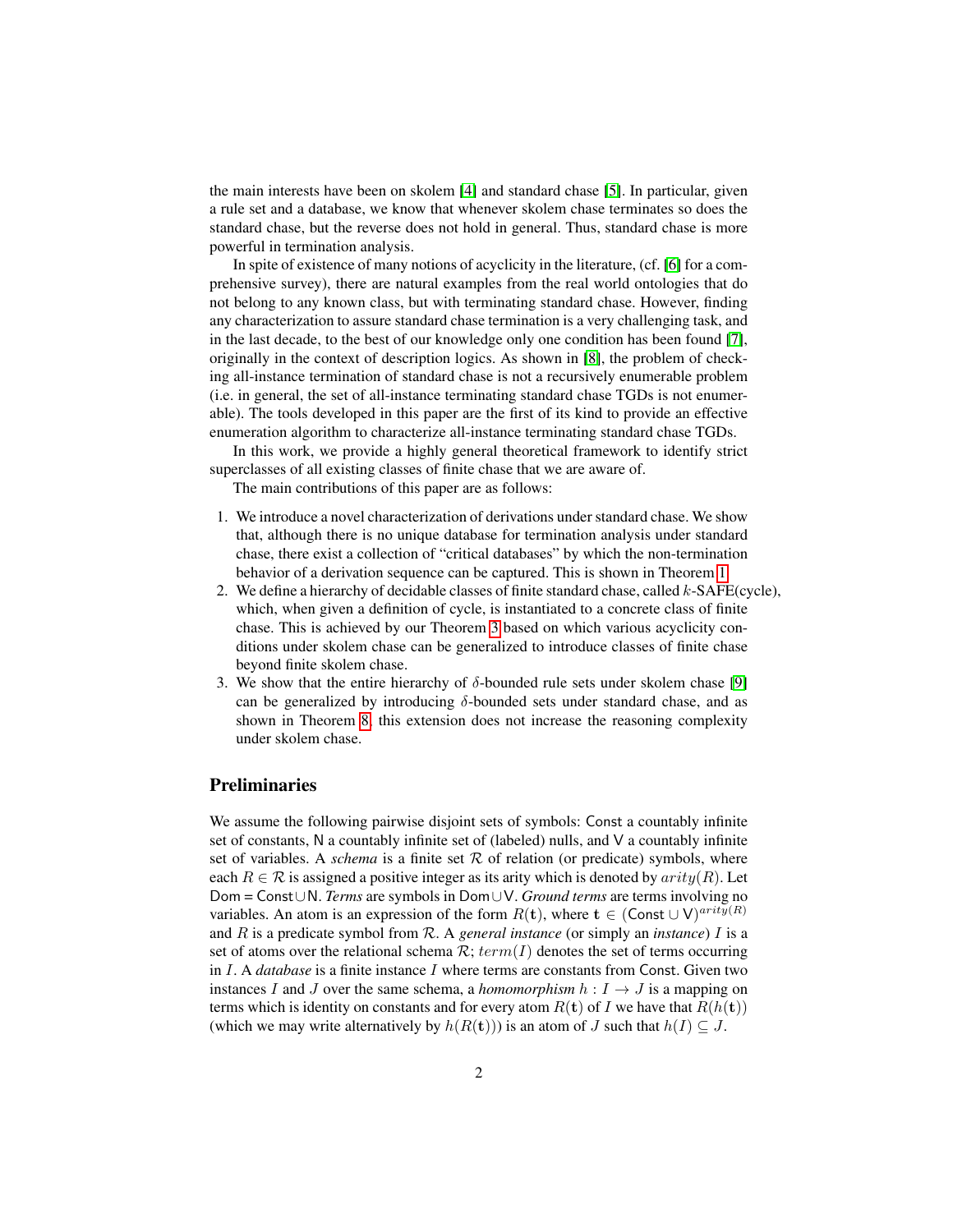A *tuple-generating dependency* (also called a *rule*) is a first-order sentence  $\sigma$  of the form:  $\phi(\mathbf{x}, \mathbf{y}) \rightarrow \exists \mathbf{z} \psi(\mathbf{x}, \mathbf{z})$ , where x and y are sets of universally quantified variables (with the quantifier omitted) and  $\phi$  and  $\psi$  are conjunctions of atoms constructed from relation symbols from  $\mathcal{R}$ , constants from Const, and variables from  $\mathbf{x} \cup \mathbf{y}$  and  $\mathbf{x} \cup \mathbf{z}$ respectively. The formula  $\phi$  (resp.  $\psi$ ) is called the *body* of  $\sigma$ , denoted  $body(\sigma)$  (resp. the *head* of  $\sigma$ , denoted *head*( $\sigma$ )).

Given a rule  $\sigma$ , a *skolem function*  $f_z^{\sigma}$  is introduced for each variable  $z \in \mathbf{z}$  where  $arity(f_z^{\sigma}) = |\mathbf{x}|$ . Terms constructed from skolem functions and constants are called *skolem terms*. In this paper, we will regard skolem terms as a special class of nulls. *Ground terms* in this context are constants from N or skolem terms. The *functional transformation* of  $\sigma$ , denoted  $sk(\sigma)$ , is the formula obtained from  $\sigma$  by replacing each occurrence of  $z_i \in \mathbf{z}$  with  $f_{z_i}^{\sigma}(\mathbf{x})$ . The *skolemized version* of a rule set  $\Sigma$  is the union of  $sk(\sigma)$  for all rules  $\sigma \in \Sigma$  and is denoted  $sk(\Sigma)$ .

We use  $var_u(\sigma)$  and  $var_{ex}(\sigma)$  to refer to the sets of universal and existential variables appearing in  $\sigma$ , and  $var(\sigma)$  refers to the set of all variables appearing in  $\sigma$ . We further define: a *path* (based on  $\Sigma$ ) is a nonempty (finite or infinite) sequence of rules from *Σ*; a *cycle*  $C = (\sigma_1, ..., \sigma_n)$  ( $n \ge 1$ ) is a finite path whose first and last elements coincide (i.e.,  $\sigma_1 = \sigma_n$ ); a k-cycle (k > 0) is a cycle in which at least one rule has  $k+1$ occurrences and all other rules have  $k + 1$  or less occurrences. Given a path P, with Rules( $P$ ), we denote the set of distinct rules used in  $P$ .

We assume all rules are *standardized apart* so that no variable is shared by more than one rule; given an instance  $I$ ,  $term(I)$  denotes the set of all terms occurring in  $I$ ; and for a set or a sequence  $Q$ , the cardinality  $|Q|$  is defined as usual.

#### Skolem and Standard Chase Variants

Chase is a fixpoint construction that accepts as input a database D and a finite set  $\Sigma$  of rules and adds atoms to D.

This paper is concerned with the skolem and standard chase variants. Below, let D be a database and  $\Sigma$  a rule set over the same schema.

We define skolem chase based on a breadth-first fixpoint construction as follows: we let chase  $\int_{0}^{0}$ ,  $(D, \Sigma) = D$  and, for all  $i > 0$ , let chase  $\int_{0}^{i}$ ,  $(D, \Sigma)$  be the union of chase $i=1}^{i-1}(D, \Sigma)$  and  $h(head(sk(\sigma))$  for all rules  $\sigma \in \Sigma$  and all homomorphisms h such that  $h(body(\sigma)) \subseteq \text{chase}_{sk}^{i-1}(D, \Sigma)$ . Then, we let chase<sub>sk</sub> $(D, \Sigma)$  be the union of chase ${}_{sk}^{i}(D, \Sigma)$  for all  $i \geq 0$ .

Due to order sensitive derivations, standard chase is defined over paths. In this paper, when we define a homomorphism  $h : I \to J$ , if I and J are clear from the context, we may define such a homomorphism as a mapping from variables to terms.

<span id="page-2-0"></span>**Definition 1.** Let  $P = (\sigma_1, \sigma_2, ...)$  be a path, where  $\sigma_i \in \Sigma$  for all  $i \ge 1$ , and  $H =$  $(h_1, h_2, ...)$  homomorphisms such that  $|P| = |H|$ . A *standard chase path based on*  $\Sigma$ , denoted chase  $p_{std}(D, P, H)$ , expresses a sequence of chase steps that satisfy the following conditions: for all  $i \geq 1$ ,

(i) 
$$
h_i(body(\sigma_i)) \subseteq D_{i-1}
$$
, with  $h_i : var_u(\sigma_i) \rightarrow term(D_{i-1})$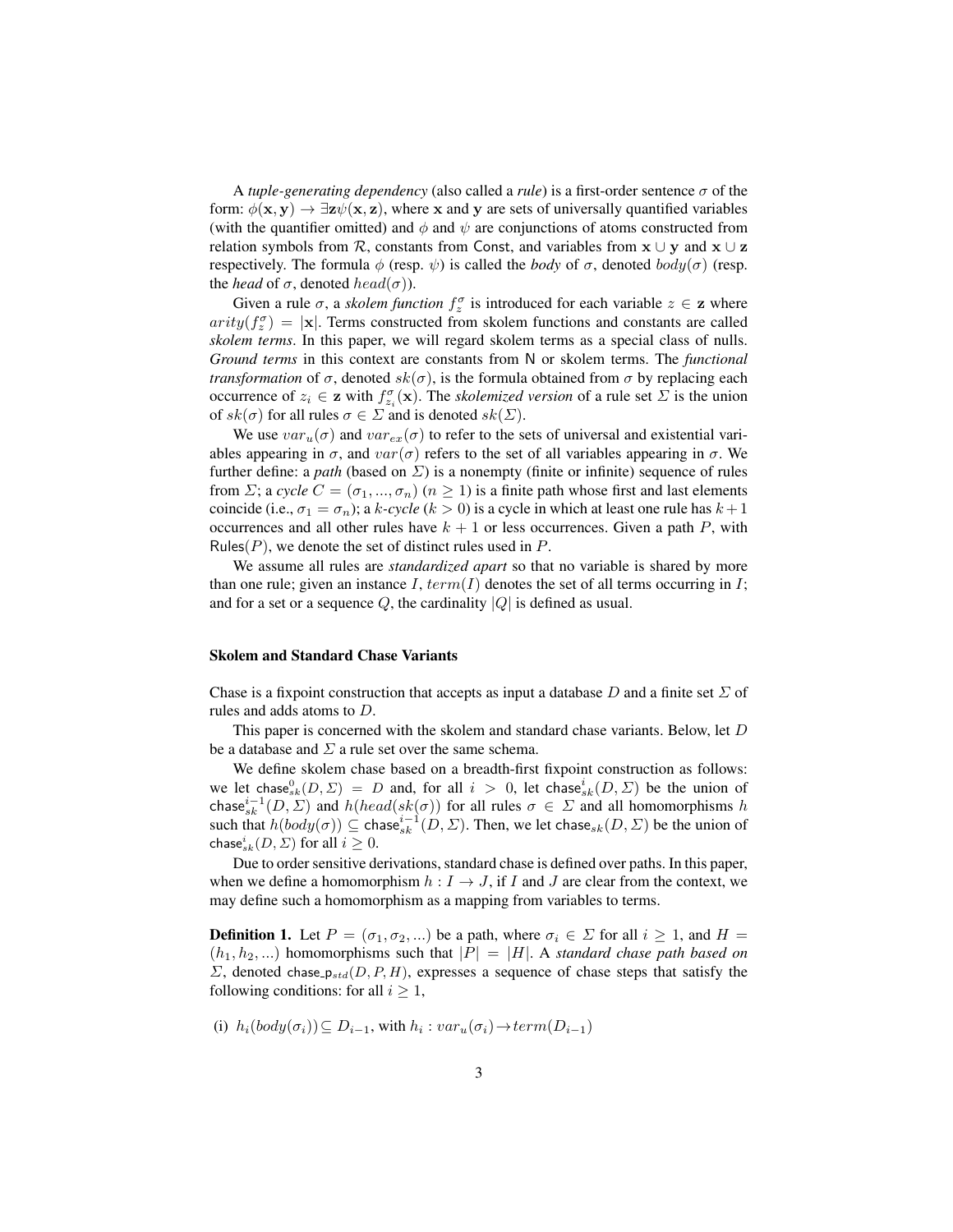(ii)  $h_i^+(head(\sigma_i)) \nsubseteq D_{i-1}$  $h_i^+(head(\sigma_i)) \nsubseteq D_{i-1}$  $h_i^+(head(\sigma_i)) \nsubseteq D_{i-1}$  for all *extensions*  $h_i^+$  of  $h_i$ ,<sup>1</sup> such that  $h_i^+ : var(\sigma_i) \rightarrow$  $term(D_{i-1})$ 

where  $D_0 = D$  and  $D_i = D_{i-1} \cup h_i(head(sk(\sigma_i)))$ . We also use chase  $p_{std}(D, P, H)$ to denote the union of  $D_i$ ,  $\forall i \geq 0$ .

By abuse of notation, we may say "chase  $p_{std}(D, P, H)$  is a standard chase path" to mean that the sequence of chase steps on the path  $P$  using  $H$ , for the given database D, constitutes a standard chase path.

We say that a rule set Σ *has finite standard chase*, or *is terminating under standard chase*, if there are only finite standard chase paths based on  $\Sigma$ , for all databases.

The classes of rule sets whose chase terminates on all paths (all possible derivation sequences of chase steps) independent of given databases (thus all instances) is denoted by  $CT_{\forall\forall}^{\triangle}$ , where  $\triangle \in \{sk, std\}$  (sk for skolem chase and std for standard chase).

In skolem chase, the applied rule  $\sigma$  and the related homomorphism h form a *trigger*  $(\sigma, h)$ , w.r.t. the conclusion set generated so far. If such a skolem chase step is also a standard chase step,  $(\sigma, h)$  is called an *active trigger* [\[10\]](#page-11-9).

A conjunctive query (CQ) Q is a formula of the form  $Q(x) := \exists y \Phi(x, y)$ , where x and y are tuples of variables;  $\Phi(\mathbf{x}, \mathbf{y})$  is a conjunction of atoms with variables in  $\mathbf{x} \cup \mathbf{y}$ . A boolean conjunctive query (BCQ) is a CQ of the form  $Q()$ .

It is well-known that, for all boolean conjunctive queries (BCQs) q,  $D \cup \Sigma = q$ (under the semantics of first-order logic) if and only if chase<sub>sk</sub> $(D, \Sigma) \models q$  and if and only if  $\bigcup_{\forall P,H}$  chase<sub>-Pstd</sub> $(D, P, H) \models q$  [\[11\]](#page-11-10).

To illustrate the practical relevance of the standard chase, let us consider modeling a secure communication protocol where two different signal types can be transmitted: *type A* (or inter-zone) and *type B* (intra-zone). Let us consider a scenario where a transmitter from one zone requests to establish a secure communication with a receiver from another zone in this network. There are an unknown number of *trusted servers*. Before a successful communication between two users can occur, following a handshake protocol, the transmitter must send a type A signal to a trusted server in the same zone and receive an acknowledgment back. Then, that trusted server sends a type B signal to a trusted server in the receiver zone.

Below, we use existential rules to model the described communication (the modeling here does not include the actual process of transmitting signals).

<span id="page-3-1"></span>**Example 1.** Consider the rule set  $\Sigma_1$  below, where  $S(x, y)$  denotes a request to send a type A signal from x to y and  $D(x, y)$  q request to send a type B signal from x to y. Note that  $u$  and  $v$  are trusted servers in the zone where  $x$  and  $y$  are located, respectively.

$$
D(x, y) \to \exists u S(x, u), S(u, x)
$$
  

$$
D(x, y), S(x, z), S(z, x) \to \exists v D(z, v)
$$

Let  $sk(\Sigma_1)$  be

$$
\sigma_1: D(x,y) \to S(x, s_1(x)), S(s_1(x), x)
$$
  

$$
\sigma_2: D(x,y), S(x,z), S(z,x) \to D(z, s_2(z))
$$

<span id="page-3-0"></span><sup>&</sup>lt;sup>1</sup> An *extension*  $h_i^+$  of  $h_i$ , denoted  $h_i^+ \supseteq h_i$ , assigns in addition to mapping  $h_i$  ground terms to existential variables.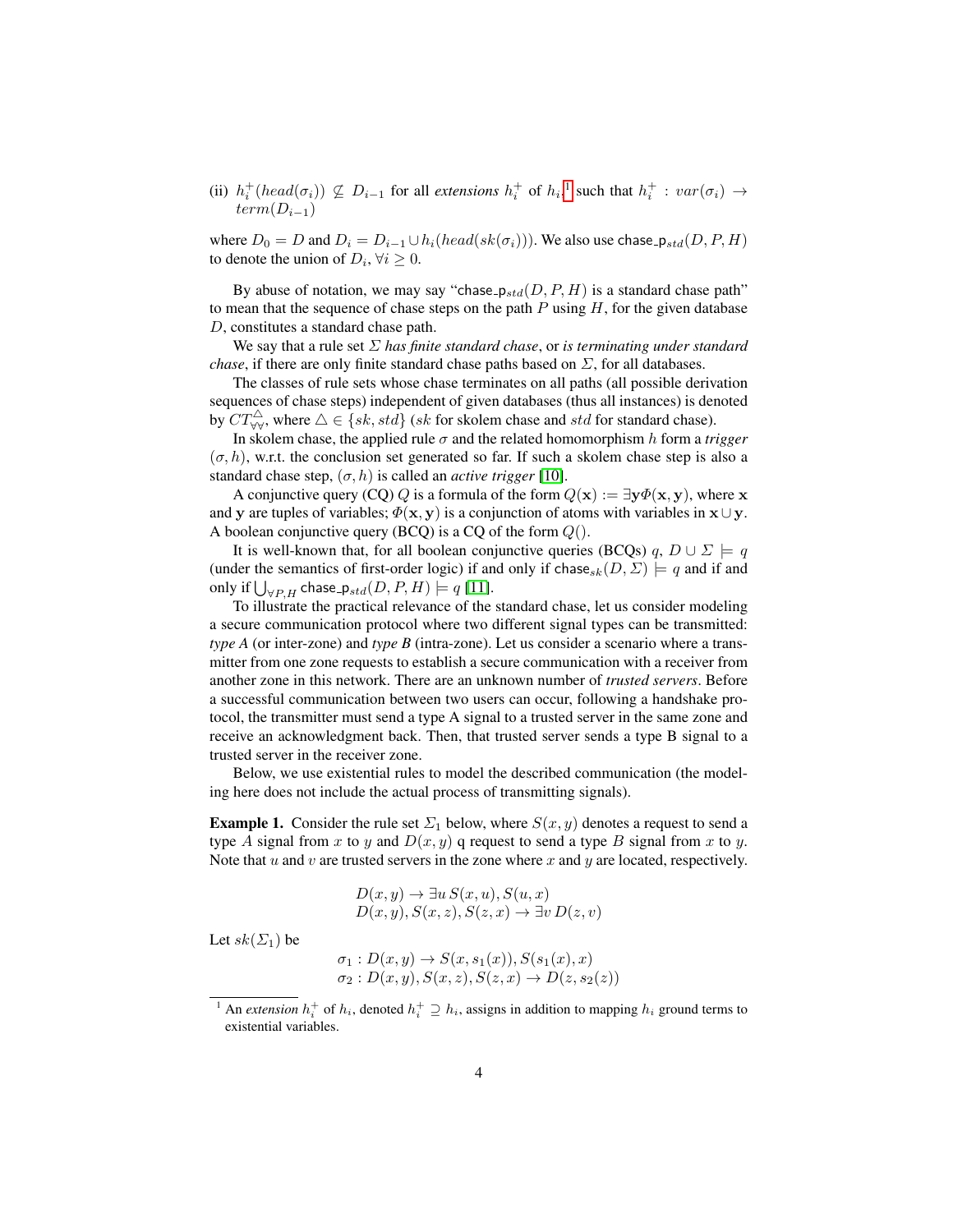where  $s_1$  and  $s_2$  are function symbols. With the database  $D_0 = \{D(t, r)\}\,$  after applying  $\sigma_1$  and  $\sigma_2$ , we have:  $D_0 \cup \{S(t, s_1(t)), S(s_1(t), t), D(s_1(t), s_2(s_1(t)))\}.$ 

Clearly, the path  $(\sigma_1, \sigma_2)$  leads to a standard chase path, but  $(\sigma_1, \sigma_2, \sigma_1)$  does not, since the trigger for applying the last rule in the path is not active - the head can be satisfied by already derived atoms  $S(s_1(t), t)$  and  $S(t, s_1(t))$ .

Now let us consider another rule set  $\Sigma_2 = \{r_1, r_2\}$ , where,

$$
r_1: D(x,y) \to \exists u B(u), S(x,u), S(u,x)
$$
  

$$
r_2: D(x,y), S(x,z), S(z,x), B(z) \to \exists v B(v), D(z,v)
$$

With the same input database  $D_0$ , we can find out that any non-empty prefix of  $P =$  $(r_1, r_2, r_1, r_2, r_1)$  leads to a standard chase path except P itself. Note that P is a 2-cycle.

### Finite Standard Chase by Activeness

Since skolem chase is based on triggers and standard chase applies active triggers, standard chase provides a more powerful tool for termination analysis for a given database. However, this does not extend to the case of all-instance termination, as the critical database technique [\[12\]](#page-11-11) for skolem chase does not apply to standard chase. Recall that a critical database is one that contains a ground atom for each relation symbol filled with exactly one fresh constant.

**Example 2.** With  $\Sigma = \{E(x_1, x_2) \rightarrow \exists z E(x_2, z)\}\$  and the critical database  $D^c =$  ${E(*, *)}$ , where \* is a fresh constant, the skolem chase does not terminate w.r.t.  $D^c$ , which is a faithful simulation of the termination behavior of  $\Sigma$  under skolem chase. But the standard chase of  $\Sigma$  and  $D^c$  terminates in zero step, as no active triggers exist. However, the standard chase of  $\Sigma$  and database  $\{E(a, b)\}\$  does not terminate.

The above example is not at all a surprise, as the complexity of membership checking in the class of rule sets that have finite standard chase,  $CT_{\forall\forall}^{std}$ , is coRE-complete [\[8\]](#page-11-7), which implies that in general, there exists no effectively computable (finite) set of databases which can simulate termination w.r.t. all input databases <sup>[2](#page-4-0)</sup>. What we can do is to identify an RE subset of  $CT^{std}_{\forall\forall}$ , whose size can grow asymptotically and, at the same time, whose finite subsets can be checked for standard chase termination.

One natural consideration draws attention to the notion of cycles since, firstly, cycles are recursively enumerable with increasing lengths, and secondly, it is these cycles that may cause non-termination. Thus, checking cycles for safety yields an RE set, which can be extended by checking more nested cycles. However, a challenging question is *which databases to be checked against*. In the following, we tackle this question.

#### Capturing Activeness by Witness Databases

Given a path, our goal is to simulate derivations under standard chase with an arbitrary database, by derivations with a collection of databases. If this simulation captures all

<span id="page-4-0"></span> $2$  Even if there exists such finite databases, there is no computable bound on their size.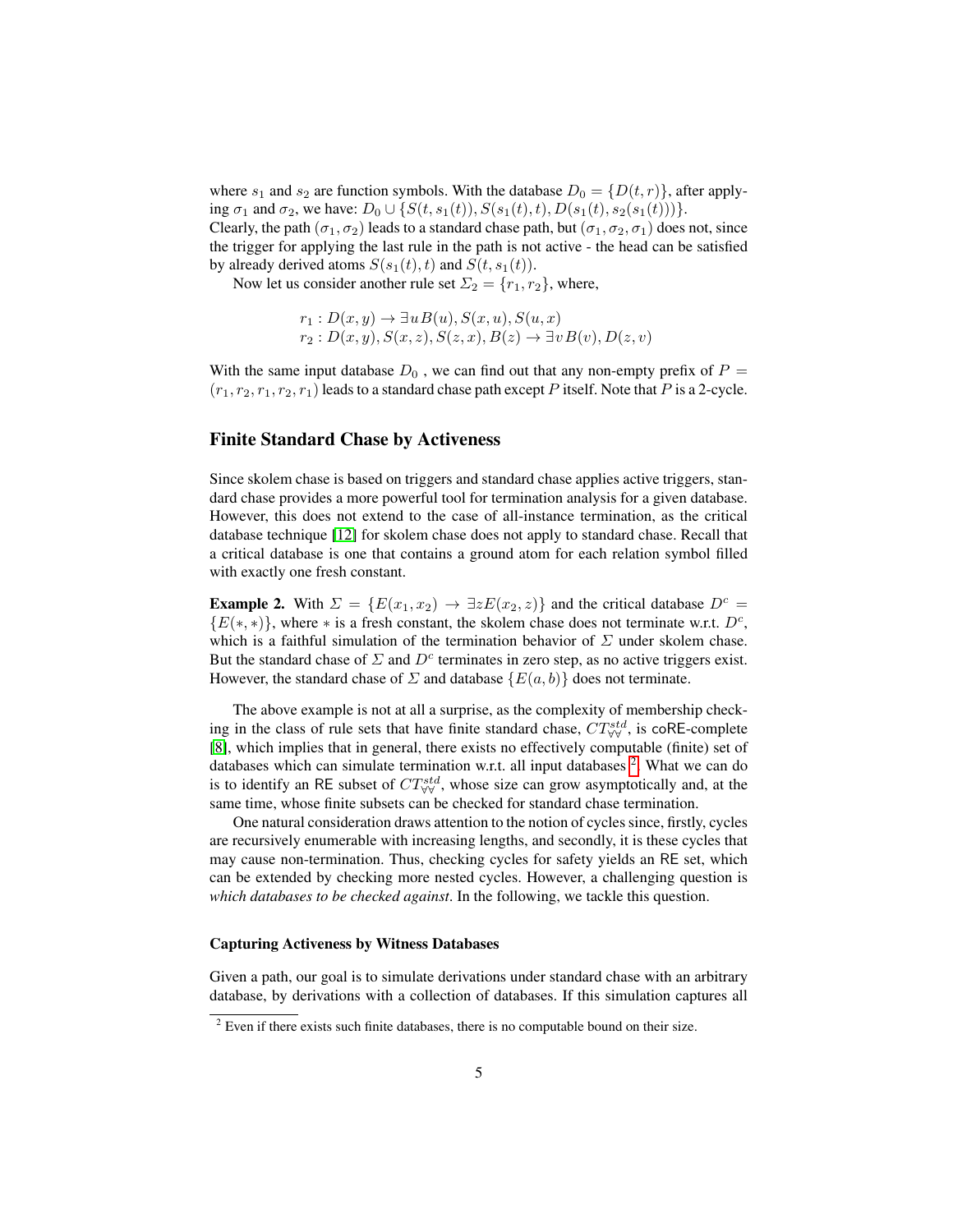derivations in the path with any database, by running this simulation we can determine whether the given rule set is terminating for some finite set of pre-specified paths, for all databases.

We only need to consider the type of paths that potentially lead to cyclic applications of chase in the sense that the last rule of the path depends on the first, possibly through some intermediate ones in between.

<span id="page-5-0"></span>**Example 3.** Consider the rule set  $\Sigma = \{\sigma\}$  where

$$
\sigma: T(x, y), P(x, y) \to \exists z T(y, z)
$$

With  $D_0 = \{T(a, b), P(a, b)\}\$ , we have: chase $\Delta(D_0, \Sigma) = D_0 \cup \{T(b, f(b))\}\$ , where f is a skolem function and  $\Delta = \{std, sk\}$ . It can be seen that after the first application of σ, there does not exist any more trigger and the skolem chase of  $\Sigma$  and  $D_0$  terminates.

Note that  $\sigma$  in Example [3](#page-5-0) depends on itself based on the classic notion of unification. So, with the aim of ruling out similar examples, we need to consider a dependency notion under which the cycle  $P = (\sigma, \sigma)$  in the above example is not identified as a dangerous cycle. For this purpose, we consider the notion of rule dependencies as introduced in [\[13\]](#page-11-12), which is based on *piece unification* [\[14\]](#page-11-13).

<span id="page-5-1"></span>**Definition 2.** (Piece unifier) Given a pair of rules  $(\sigma_1, \sigma_2)$ , a *piece unifier* of  $body(\sigma_2)$ and  $head(\sigma_1)$  is a unifying substitution  $\theta$  of  $var(B) \cup var(H)$  where  $B \subseteq body(\sigma_2)$ and  $H \subseteq head(\sigma_1)$  which satisfies the following conditions:

- (a)  $\theta(B) = \theta(H)$ , and
- (b) variables in  $var_{ex}(H)$  are not unified with variables that occur in both B and  $body(\sigma_2) \setminus B$ .

Condition (a) gives a sufficient condition for rule dependency, but it may be an overestimate, which is constrained by condition (b). It can be easily observed that in Example [3,](#page-5-0) condition (a) holds (for  $B = \{T(x, y)\}\$  and  $H = \{T(y, z)\}\$  where  $\theta =$  $\{x/y, y/z\}$  but condition (b) does not (since  $var_{ex}(H) = \{z\}$  and z is unified with y which occurs in B and  $body(\sigma) \ B = \{P(x, y)\}\)$ . Therefore, based on Def. [2,](#page-5-1) no piece unifier of  $body(\sigma)$  and  $head(\sigma)$  exists.

**Definition 3.** Given two rules  $\sigma_1$  and  $\sigma_2$ , we say that  $\sigma_2$  *depends on*  $\sigma_1$ , if there is a piece unifier of  $body(\sigma_2)$  with  $head(\sigma_1)$ , and we say that  $\sigma_2$  *depends on*  $\sigma_1$  *w.r.t.*  $\theta$ , if  $\theta$  is such a piece unifier.

Terminology: Given a vector  $V = (v_1, ..., v_n)$  where  $n \geq 2$ , a *projection of* V *preserving end points*, denoted  $V' = (v'_1, ..., v'_m)$ , is a projection of V (as defined in usual way), with the additional requirement that the end points are preserved, i.e.,  $v'_1 = v_1$  and  $v'_m = v_n$ . By abuse of terminology, V' above will simply be called a *projection* of *V*.

**Definition 4.** Let  $\Sigma$  be a rule set, D a database, and P a path  $(\sigma_1, ..., \sigma_n)$  with  $n \geq$ 2. A vector of homomorphisms  $H = (h_1, ..., h_n)$  is called *chained* for P if there is a projection  $H' = (h'_1, ..., h'_m)$  of H and the corresponding path projection  $P' =$  $(\sigma'_1, ..., \sigma'_m)$  of P such that for all  $1 \leq i < m$ ,  $\sigma'_{i+1}$  depends on  $\sigma'_i$  w.r.t.  $h'_i$ .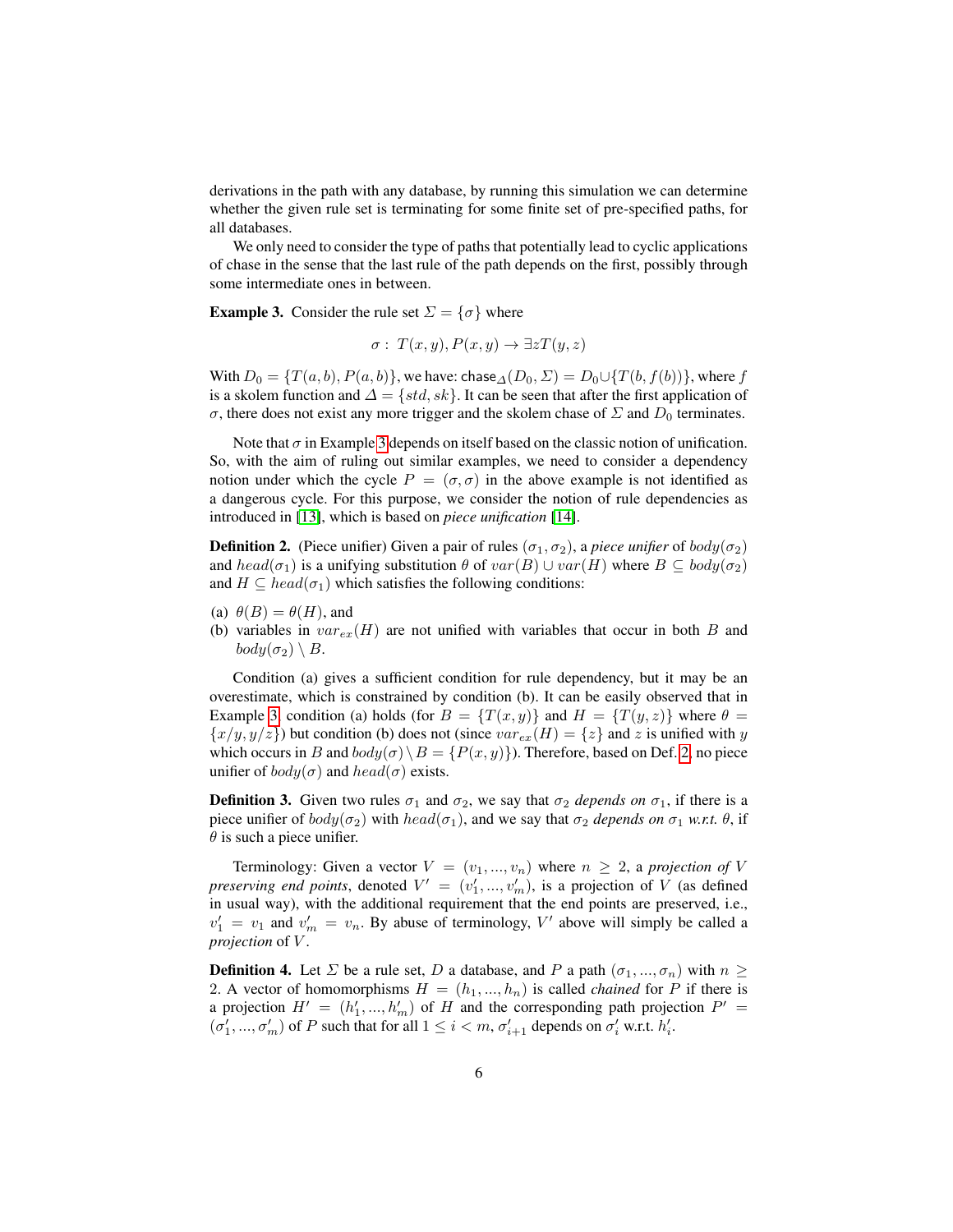With the aim of capturing condition (ii) of Def. [1](#page-2-0) based on the notions that we introduced, in what follows, we define the notion of activeness.

**Definition 5.** (Activeness) Let  $\Sigma$  be a rule set and D a database. A path  $P = (\sigma_1, ..., \sigma_n)$ is said to be *active* w.r.t. D, if there exists a chained vector of homomorphisms  $H =$  $(h_1, ..., h_n)$  for P such that chase  $p_{std}(D, P, H)$  is a standard chase path for D, P, H based on  $\Sigma$ . In this case,  $H = (h_1, ..., h_n)$  is called a *witness* of the activeness of P w.r.t. D.

Intuitively, the definition says that a path  $P$  is active w.r.t. a database  $D$  if there is an active trigger for each rule application in the path, hence it is a standard chase path, and the last rule application depends on some earlier ones and eventually on the first on the path. In other words, if  $P$  is not active w.r.t.  $D$  we then know that  $P$  is either "terminating" w.r.t. D, or for each vector of homomorphisms  $H = (h_1, ..., h_n)$  such that chase  $p_{std}(D, P, H)$  is a standard chase path, H is not chained for P; thus it does not pose as a "dangerous cycle" even in the case  $\sigma_1 = \sigma_n$ .

Let  $H = (h_1, ..., h_n)$  be a vector of homomorphisms such that chase  $p_{std}(D, P, H)$ is a standard chase path. To determine if H is chained for  $P$ ,  $\mathcal{O}(n^2)$  checks are needed,<sup>[3](#page-6-0)</sup> where each  $h_i(body(\sigma_i))$  is checked against every  $h_i(head(\sigma_i))$ , for all  $j < i$ , to determine if  $\sigma_i$  depends on  $\sigma_j$  w.r.t.  $h_i \cup h_j$ .

We are now ready to address the issue of which databases to be checked against for termination analysis. First, let us define a mapping  $e_i : V \cup Const \rightarrow \langle V, i \rangle \cup Const$ , for each  $i \in \mathbb{N}$ , where constants in Const are mapped to themselves and each variable  $v \in V$  is mapped to  $\langle v, i \rangle$ .

**Definition 6.** Given a path  $P = (\sigma_1, \sigma_2, ...)$ , we define

$$
D_P = \{e_i(body(\sigma_i)) : 1 \le i < |P| + 1\}.\tag{1}
$$

A pair  $\langle x, i \rangle$  in  $D_P$  is intended to name a *fresh constant*, based on the derivation step in  $P$  in which the variable  $x$  occurs. In this way, all these fresh constants are distinct. Note that  $D<sub>P</sub>$  is a set of atoms over these new constants (and the constants already appearing in rules) and is independent of any input database. Let us call these pairs *indexed constants* and use short hand  $v^i$  for  $\langle v, i \rangle$ .

Intuitively, atoms in  $D<sub>P</sub>$  are intended to simulate those in a derivation sequence where body atoms in an applied rule are satisfied by atoms from a given database. Since in general we don't know which body atoms are satisfied by a given database in each step of a derivation sequence, we need to test activeness using each subset of  $D<sub>P</sub>$ . This process is finite whenever  $P$  is.

Note that due to the structure of  $D_P$ , application of each rule to  $D_P$  may lead to a new trigger and therefore, without the notion of chained property, every path can be trivially active.

**Example 4.** Consider the rule set  $\Sigma$  of Example [3](#page-5-0) and a path  $P = (\sigma, \sigma)$ . We have:  $D_P = \{T(x^1, y^1), P(x^1, y^1), T(x^2, y^2), P(x^2, y^2)\}$ . We see that P is *not* active w.r.t.  $D_P$ , as there does not exist any chained vector of homomorphisms  $H = (h_1, h_2)$  for P.

<span id="page-6-0"></span> $3$  Note that the problem of piece unifiability is known to be NP-complete.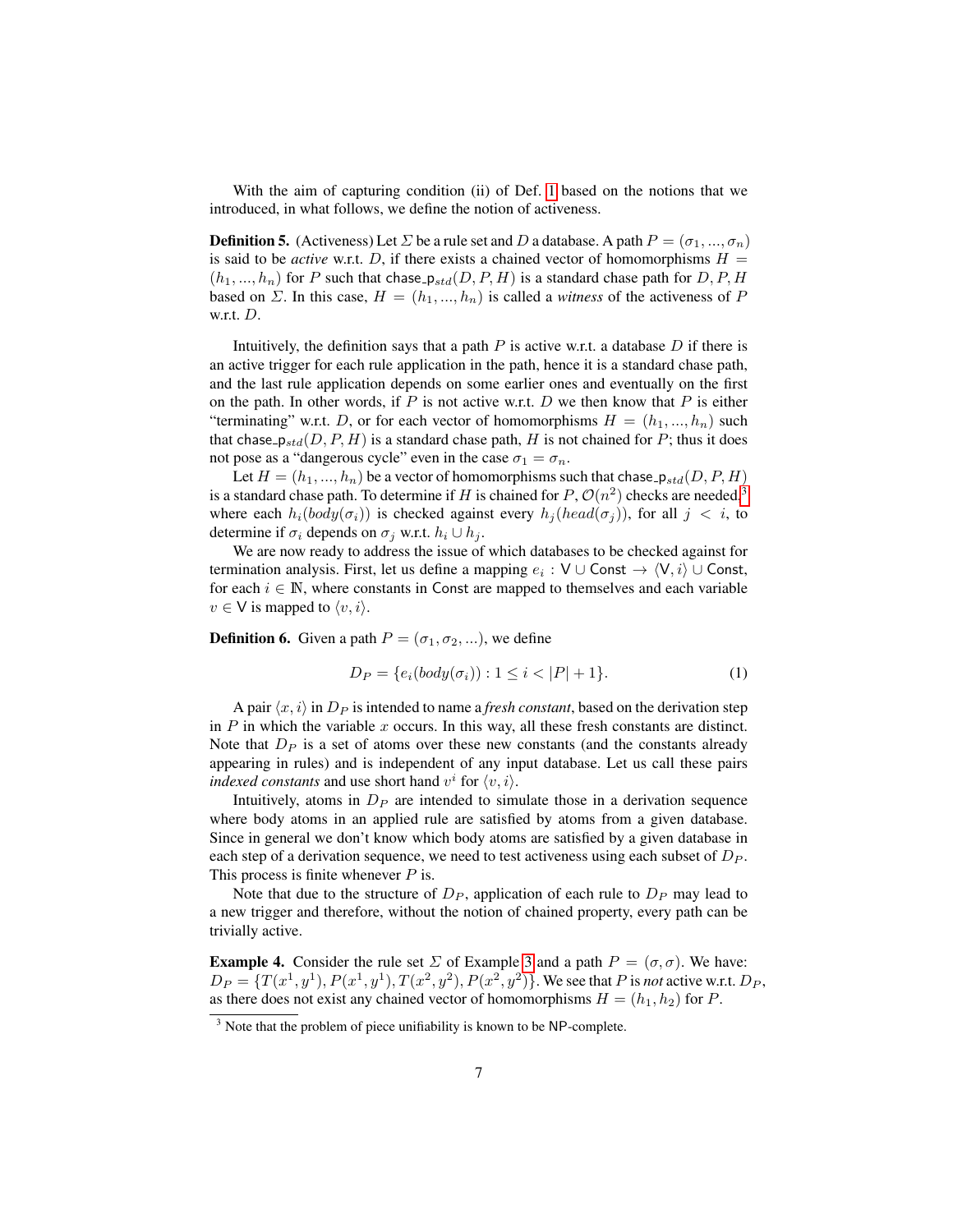<span id="page-7-0"></span>**Theorem 1.** Let  $\Sigma$  be a rule set, and  $P = (\sigma_1, ..., \sigma_n)$  a path. P is active w.r.t. some *database if and only if* P *is active w.r.t. some database*  $D^* \subseteq D_P$ *.* 

**Definition 7.** A k-cycle  $P = (\sigma_1, ..., \sigma_n)$  is *safe* if for all databases D, P is not active w.r.t. D. A rule set  $\Sigma$  is said to be k-safe if all k-cycles of  $\Sigma$  are safe.

It then follows from Theorem [1,](#page-7-0) we have

**Corollary 2.** Let  $\Sigma$  be a rule set. For any k-cycle  $P = (\sigma_1, ..., \sigma_n)$ , if for all subsets  $D^*$  *of*  $D_P$ ,  $P$  *is not active w.r.t.*  $D^*$ *, then*  $P$  *is safe.* 

E.g., it can be verified that the rule set  $\Sigma_1$  in Example [1](#page-3-1) is k-safe for any  $k \geq 1$ .

We now introduce a hierarchy of classes of finite standard chase based on the notion of k-safety. The idea is to introduce a parameter of *cycle function* to generalize various notions of acyclicity in the literature.

<span id="page-7-5"></span>**Definition 8.** Let  $\Sigma$  be a rule set and C the set of all finite cycles based on  $\Sigma$ . A *cycle function* is a mapping  $cycle_{\Sigma}: \mathcal{C} \rightarrow \{T, F\}.$ 

Let cycle be a binary function from rule sets and cycles of which cycle<sub> $\bar{\Sigma}$ </sub> is the projection function on its first parameter, i.e.  $cycle(\Sigma, C) = cycle_{\Sigma}(C)$ . By abuse of terminology, the function cycle, which in addition takes a rule set as a parameter, is also called a cycle function.

**Definition 9.** (k-SAFE(cycle) rule sets) A rule set  $\Sigma$  is said to be k-SAFE(cycle), or belong to  $k$ -SAFE(cycle) (under cycle function cycle), if for every  $k$ -cycle C which is mapped to T under  $cycle_{\Sigma}$ , C is safe.

In the following, we show how to define a cycle function from any arbitrary acyclicity condition of finite skolem chase such as weak acyclicity (WA) [\[11\]](#page-11-10), super-weak acyclicity (SWA) [\[12\]](#page-11-11), etc.

<span id="page-7-3"></span>**Definition 10.** Let  $\Pi$  be an arbitrary condition of acyclicity of finite skolem chase. A cycle function  $\Phi_{II}$  is defined as follows: For each rule set  $\Sigma$  and each cycle C based on  $\Sigma$  if the condition for checking whether  $\Pi$  holds for rules in Rules(C)<sup>[4](#page-7-2)</sup>, then  $\Phi_{\Pi}$  maps  $(\Sigma, C)$  to F; otherwise  $\Phi_{\Pi}$  maps  $(\Sigma, C)$  to T.

**Example 5.** Considering the rule set  $\Sigma_1$  from Example [1,](#page-3-1) and assuming  $\Pi = WA$  in Def. [10,](#page-7-3)  $\Phi_{\Pi}$  maps all cycles C such that Rules(C)  $\cap$  { $\sigma_1, \sigma_2$ }  $\neq$  { $\sigma_1, \sigma_2$ } to F and the rest of the cycles to T.

The following theorem is easy to show.

<span id="page-7-1"></span>Theorem 3. *Let* Π *be a class of finite skolem chase that is defined by a condition of acyclicity and*  $\Phi_{\Pi}$  *be the corresponding cycle function as defined above. Then, for all*  $k \geq 1$ , (i)  $k$ -SAFE( $\Phi_{\Pi}$ )  $\supset \Pi$ , and (ii)  $k$ -SAFE( $\Phi_{\Pi}$ )  $\subseteq CT_{\forall\forall}^{std}$ .

**Example 6.** It is not difficult to check that the rule set  $\Sigma_1$  in Example [1](#page-3-1) is 2-SAFE( $\Phi_{WA}$ ), where  $\Phi_{WA}$  is the corresponding cycle function based on the condition of acyclicity for WA. Note that  $\Phi_{WA}$  maps 1-cycles of the form  $(\sigma_i, \sigma_i)$ , where  $i = 1, 2$ , to F and all other 1-cycles to  $T^5$  $T^5$ . Similarly, the rule set  $\Sigma_2$  in the same example is 2-SAFE( $\Phi_{WA}$ ).

<span id="page-7-2"></span><sup>&</sup>lt;sup>4</sup> Recall that Rules( $C$ ) is the set of distinct rules in  $C$ .

<span id="page-7-4"></span><sup>&</sup>lt;sup>5</sup> Note that e.g, for 1-cycles of the form  $(\sigma_2, \sigma_2)$  or  $(\sigma_2, \sigma_1, \sigma_1, \sigma_2)$ , there is no vector of homomorphisms satisfying the chained property.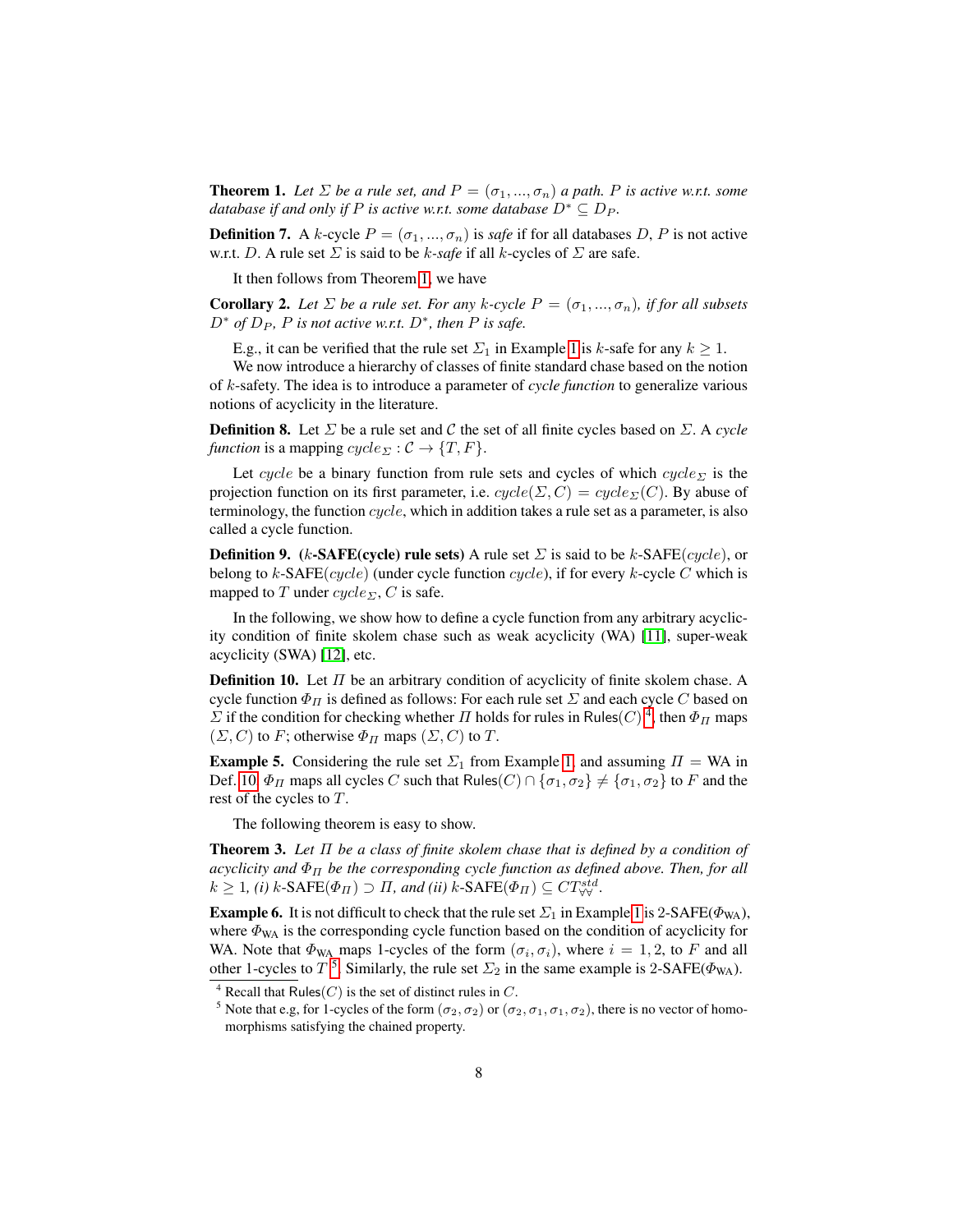## Extension of Bounded Rule Sets

In [\[9\]](#page-11-8), a family of existential rule languages with finite (skolem) chase based on the notion of δ*-boundedness* has been introduced and the data and combined complexities of reasoning with those languages for specific bound functions (k*-exponentially bounded functions*). Our aim in this section is to provide an effective method to extend bounded languages to introduce all-instance terminating standard chase classes. Before we state our results, let us introduce some notions.

A *bound function* is a function from positive integers to positive integers. A rule set  $\Sigma$  is called  $\delta$ -bounded under skolem chase for some bound function  $\delta$ , if for all databases D,  $ht(\text{chase}_{sk}(D, \Sigma)) \le \delta(\|\Sigma\|)$ , where  $\|\Sigma\|$  is the number of symbols occurring in  $\Sigma$ , and  $ht(A)$  is the maximum height (maximum nesting depth) of skolem terms that have at least one occurrence in A, and  $\infty$  otherwise. Let us denote by  $\delta$ - $\mathcal{B}^{sk}$ the class of δ*-bounded rule sets under skolem chase*.

Lemma 4. *For any given rule set* Σ *and bound function* δ*, there exists a cycle function*  $\mathcal{F}_{\delta,\Sigma}$  :  $\mathbf{C} \to \{T,F\}$ , where  $\mathbf{C}$  *is set of all finite cycles from*  $\Sigma$  *with the following property:*  $\mathcal{F}_{\delta,\Sigma}$  *maps cycles* C *from*  $\Sigma$  *of length greater than*  $\|\Sigma\|^{O(\delta(\|\Sigma\|))}$  *to* F *and the rest of cycles from* Σ *to* T*. Note that this property provides a legitimate cycle function based on Def. [8.](#page-7-5)*

We call the cycle function  $\mathcal{F}_{\delta,\Sigma}$  constructed in the above lemma,  $\delta$ -cycle function *w.r.t.*  $\Sigma$ . We are ready to define the standard chase counterpart of  $\delta$ -bounded rule sets.

**Definition 11.** Given a bound function  $\delta$ , a rule set  $\Sigma$  is called  $\delta$ -bounded under the *standard chase variant* if, for all databases  $D, \Sigma$  is in k-SAFE(cycle), where  $k =$  $||\Sigma||^{\mathcal{O}(\delta(||\Sigma||))}$  and cycle is a δ-cycle function w.r.t.  $\Sigma$ .

Denote the set of all  $\delta$ -bounded rule sets under the standard chase variant by  $\delta$ - $\mathcal{B}^{std}$ . The next result states the relationship between  $\delta$ - $\mathcal{B}^{std}$  and  $\delta$ - $\mathcal{B}^{sk}$ .

**Theorem 5.** *For any bound function*  $\delta$ ,  $\delta$ - $\mathcal{B}^{std} \supset \delta$ - $\mathcal{B}^{sk}$ .

#### Membership Complexity

We consider the membership problem in  $\delta$ - $\mathcal{B}^{std}$  languages: given a rule set  $\Sigma$  and a bound function  $\delta$ , whether  $\Sigma$  is  $\delta$ -bounded under the standard chase variant.

<span id="page-8-2"></span>**Proposition [6](#page-8-0).** Let  $\delta$  be a bound function computable in  $DTIME(T(n))^6$  for some *function*  $T(n)$ *. Then, it is in* 

DTIME
$$
(C_{\delta} + ||\Sigma||^{\|\Sigma\|^{O(\delta(||\Sigma||))}} \times |\mathcal{P}(D_c)| \times C_c \times \Pi_2^{P7})
$$

*to check if a rule set*  $\Sigma$  *is*  $\delta$ *-bounded under the standard chase variant, where*  $\mathsf{C}_{\delta}$  =  $T(log||\Sigma||)^{\mathcal{O}(1)}$ ,  $|\mathcal{P}(D_c)| = 2^{b(\Sigma) \times ||\Sigma||^{\mathcal{O}(\delta(||\Sigma||))}}$  *in which*  $b(\Sigma)$  *is the maximum number of body atoms for rules in*  $\Sigma$ *, and*  $C_c = \|\Sigma\|^{2O(\delta(\|\Sigma\|))} \times 2^{\|\Sigma\|^{O(\delta(\|\Sigma\|))}}$ .

<span id="page-8-0"></span><sup>&</sup>lt;sup>6</sup> The set of all decision problems solvable in  $T(n)$  using a deterministic Turing machine.

<span id="page-8-1"></span> $7$  The class of problems solvable in coNP using an NP oracle.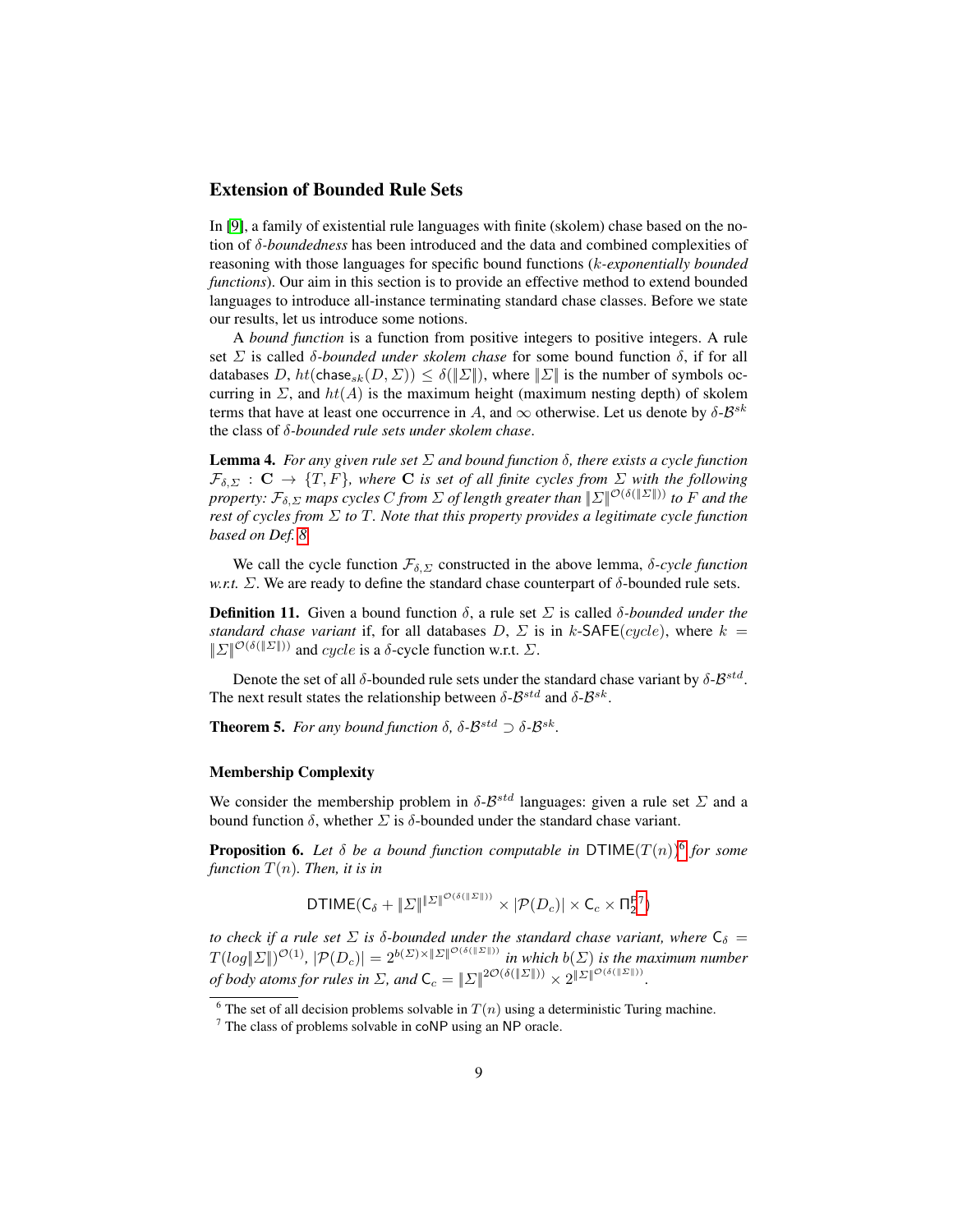Now consider what we call *exponential tower functions*:

$$
\exp_{\kappa}(n)=\begin{cases} n & \kappa=0\\ 2^{\exp_{\kappa-1}(n)} & \kappa>0 \end{cases}
$$

Then, we have the following corollary from Prop. [6:](#page-8-2)

**Corollary 7.** Checking if a rule ontology is  $exp<sub>κ</sub>$ -bounded under standard chase variant *is in*  $(\kappa + 2)$ -EXPTIME.

The corollary implies that, for any exponential tower function  $\delta$ , the extra computation for checking δ-boundedness under standard chase stays within the same complexity upper bound for  $\delta$ -boundedness under skolem chase, as reported in [\[9\]](#page-11-8).

*Remark* 1*.* For membership checking, switching from skolem to standard chase variant does not increase the complexity for  $exp_κ$ -bounded rule sets. However, it should be clear that for some syntactic classes of finite skolem chase which are known to belong to exp<sub>0</sub>-bounded rule sets (e.g. WA, JA, SWA, etc.), the penalty for going beyond finite skolem chase is the higher cost of membership checking.

#### Data and Combined Complexity:

Since the size of the tree generated by standard chase has the same upper bound as that generated by skolem chase, it is not difficult to show that the complexity upper bound for checking  $\Sigma \cup D \models q$  for exp<sub>k</sub>-bounded rule sets is the same for the standard and skolem chase variants. It then follows from [\[9\]](#page-11-8) that we have

<span id="page-9-0"></span>**Theorem 8.** *The problem of Boolean conjunctive answering for*  $exp<sub>κ</sub>$ -bounded rule *ontologies under standard chase variant is* (κ + 2)*-*EXPTIME*-complete for combined complexity and* PTIME*-complete for data complexity.*

*Remark* 2. Based on Theorem [8,](#page-9-0) it can be observed that the entire hierarchy of  $\delta$ bounded rule sets under skolem chase introduced in [\[9\]](#page-11-8) can be extended with no increase in combined and data complexity of reasoning. This holds even for individual syntactic classes of finite skolem chase (such as WA, JA, SWA, etc.).

### Related Work and Discussion

Many sufficient conditions have been discovered for termination of skolem and oblivious chase based on different notions of acyclicity based on graphs derived from the given rule set. Typically, such a graph is constructed based on some notion of dependencies in the rule set, e.g., position dependencies and rule dependencies. These classes include *WA* (*weak acyclicity*) [\[11\]](#page-11-10), *STR* (*stratification*) [\[15\]](#page-11-14), *safety* [\[16\]](#page-11-15), *SWA* (*superweak acyclicity*) [\[4\]](#page-11-3), *aGRD* (*acyclicity of graph of rule dependencies*) [\[17\]](#page-11-16), and *JA* (*joint acyclicity*) [\[18\]](#page-11-17).

To the best of our knowledge, [\[7\]](#page-11-6) is the only work that have studied termination of the standard chase towards positive results. Their results are only in the context of *Horn-*SRIQ *description logics* and not applicable to existential rules. In [\[19\]](#page-11-18) a notion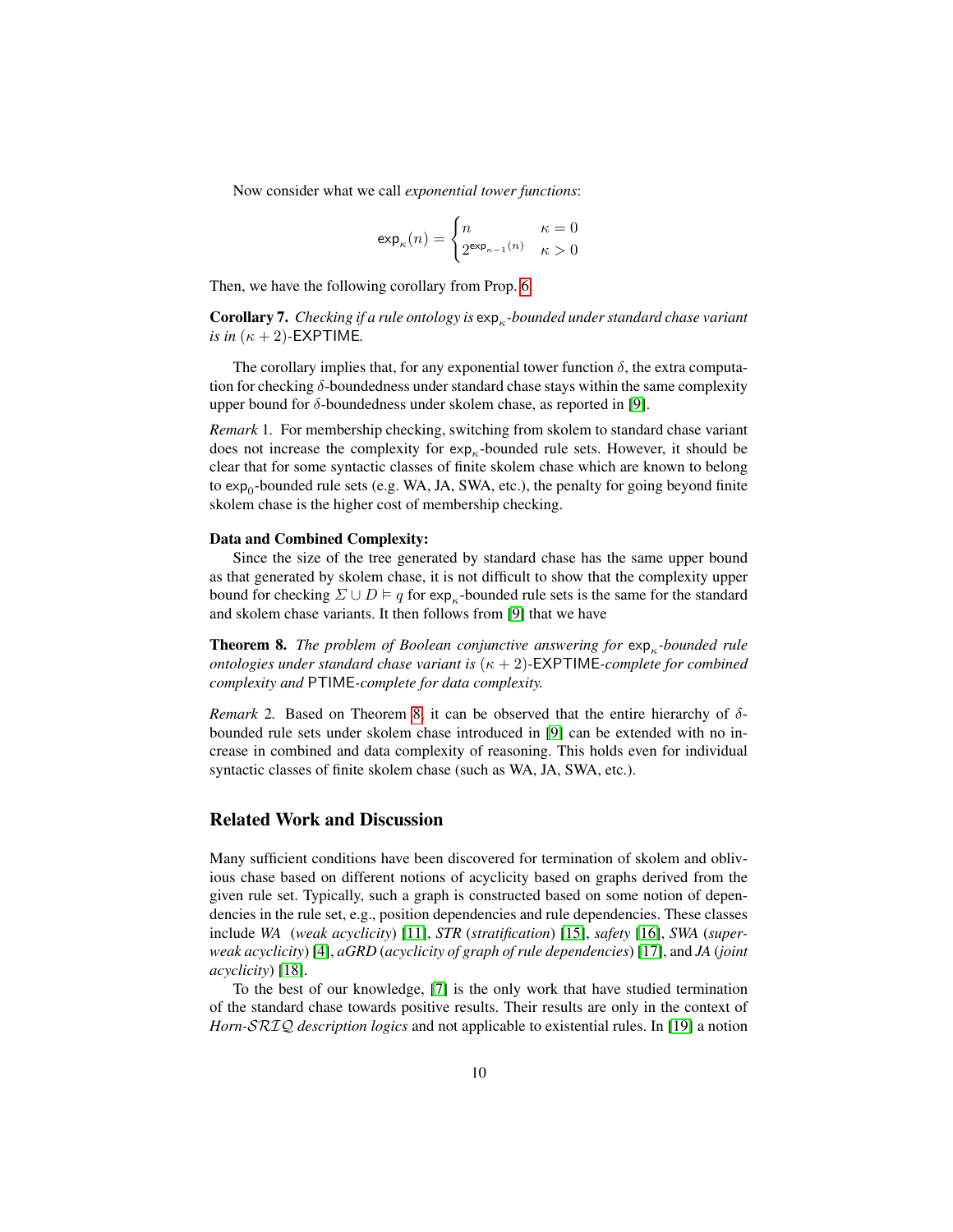called *well of positivity* has been devised which is an extension of the critical instance technique and has been applied in undecidability results. For their purpose, they only need one extra constant in addition to the well of positivity to show undecidability of the standard chase for all instances on all paths. However, in general, there is no bound for the number of constants needed to witness non-termination of the standard chase.

Under reasonable assumptions, one can find syntactic conditions that guarantee termination of the standard chase for all instances and all paths. As an example, consider the following rule  $\Sigma = {\sigma}$ , where:

$$
\sigma: E(x,y) \to \exists u_1 \dots u_k E(y,u_1), E(u_1,u_2), \dots, E(u_k,y)
$$

for some  $k \geq 1$ . It can be observed that starting from any database D, chase  $_{std}(D, \Sigma)$ terminates in maximum  $|I_E|+1$  steps, where  $I_E$  is the database D restricted to the tuple over predicate E. Intuitively, the reason that  $\Sigma \in CT^{std}_{\forall\forall}$  is the observation that predicate E (for which  $E[i]$ , for some i, is the placeholder of (potentially) infinite terms), when seen as a graph in which it is interpreted as the edge relation, forms a cycle in  $head(\sigma)$ , where  $\sigma$  belongs to the following cycle  $C = (\sigma, \sigma)$  that is mapped to T under any condition of (skolem) acyclicity.

In [\[20\]](#page-11-19) it is shown that for (weakly-)guarded and (simple-)linear TGDs, the problem of deciding (non-)termination of oblivious/skolem chase is decidable. This characterization leads to finding upper bounds for the length of cycles that should be considered in order to decide (non-)termination w.r.t. the skolem chase. Theorem [1](#page-7-0) provides tools to extend their results to all-instance, all-path standard chase variant. Note that they only consider single-head TGDs <sup>[8](#page-10-0)</sup>. So, their results cannot be trivially extended to the standard variant of chase for (arbitrary) multi-head TGDs. Further results in this direction are outside of the focus of this paper and is the subject of the future work.

### **Conclusions**

In this work we introduced a technique to characterize finite standard chase, which can be applied to extend any class of finite skolem chase identified by a condition of acyclicity. Then, we showed how to apply our techniques to extend δ-bounded rule sets. Our complexity analyses showed that this extension does not increase the complexities of membership checking, nor the complexity of combined and data reasoning tasks for δ-bounded rule sets under standard chase compared to skolem chase. However, comparing with some subclasses of the  $\exp_0$ -bounded language, membership checking for finite standard chase incurs higher cost.

We will next investigate conditions for subclasses with a reduction of cost for membership testing. One idea is to find syntactic conditions under which triggers to a rule are necessarily active, and the other is on symmetric conditions under which triggers of certain kind cannot be active. We anticipate that position graphs could be useful in these analyses.

<span id="page-10-0"></span><sup>8</sup> The standard transformation of multi-head TGDs to single-head TGDs preserves oblivious/skolem chase termination, but does not preserve standard chase termination.